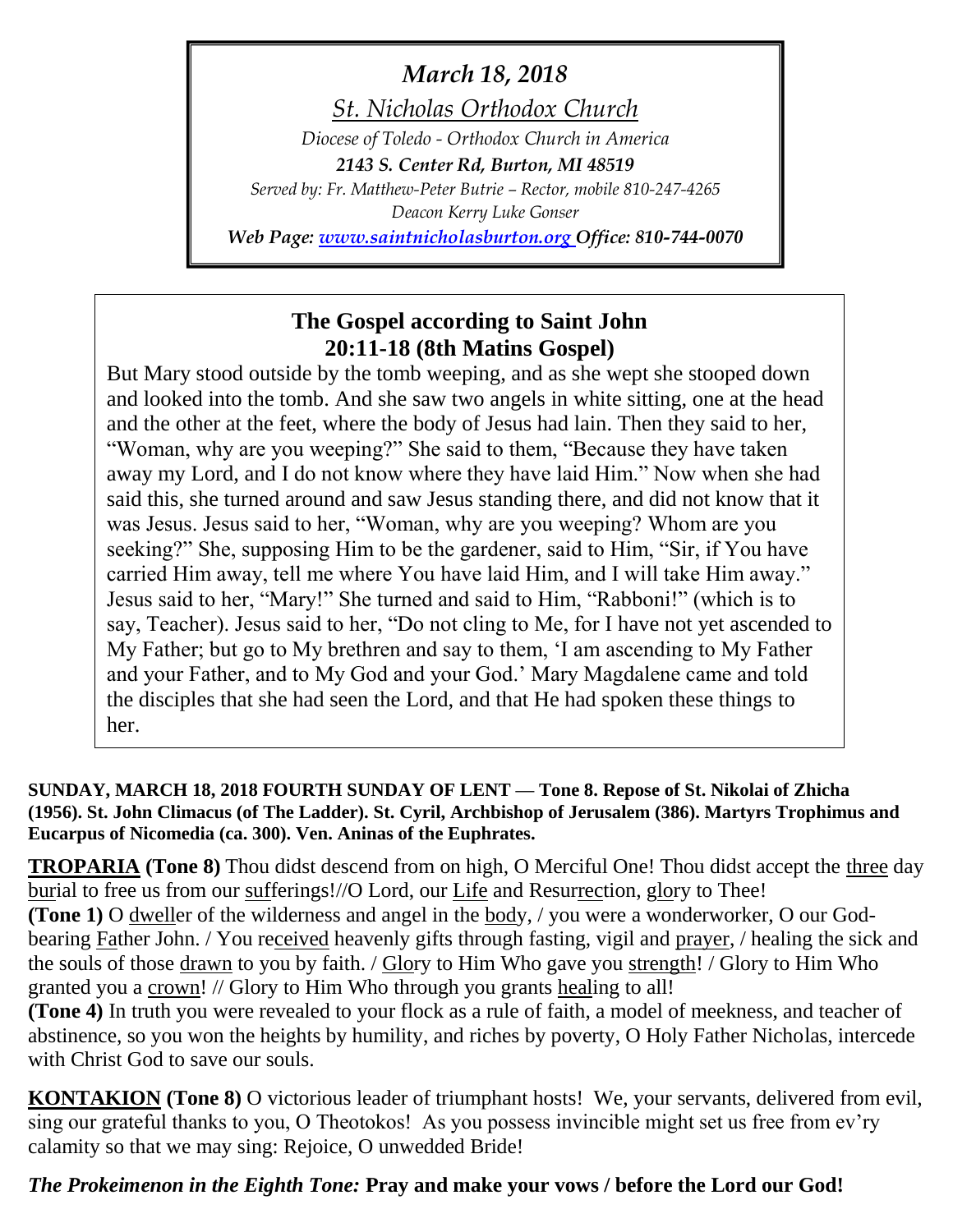## *v.* **In Judah God is known; His name is great in Israel.**

## **THE READING FROM THE EPISTLE OF THE HOLY APOSTLE PAUL TO THE HEBREWS**

**(6:13-20)** Brethren: For when God made a promise to Abraham, since he had no one greater by whom to swear, he swore by himself, saying, "Surely I will bless you and multiply you." And thus Abraham, having patiently endured, obtained the promise. Men indeed swear by a greater than themselves, and in all their disputes an oath is final for confirmation. So when God desired to show more convincingly to the heirs of the promise the unchangeable character of his purpose, he interposed with an oath, so that through two unchangeable things, in which it is impossible that God should prove false, we who have fled for refuge might have strong encouragement to seize the hope set before us. We have this as a sure and steadfast anchor of the soul, a hope that enters into the inner shrine behind the curtain, where Jesus has gone as a forerunner on our behalf, having become a high priest for ever after the order of Melchizedek.

## *Alleluia, Tone 8*

- *v.* **Come let us rejoice in the Lord! Let us make a joyful noise to God our Savior!**
- *v.* **Let us come before His face with thanksgiving; let us make a joyful noise to Him with songs of praise!**

**THE HOLY GOSPEL ACCORDING TO SAINT MARK (9:17-31)** And one of the crowd answered Jesus, "Teacher, I brought my son to you, for he has a dumb spirit; and wherever it seizes him, it dashes him down; and he foams and grinds his teeth and becomes rigid; and I asked your disciples to cast it out, and they were not able." And he answered them, "O faithless generation, how long am I to be with you? How long am I to bear with you? Bring him to me." And they brought the boy to him; and when the spirit saw him, immediately it convulsed the boy, and he fell on the ground and rolled about, foaming at the mouth. And Jesus asked his father, "How long has he had this?" And he said, "From childhood. And it has often cast him into the fire and into the water, to destroy him; but if you can do anything, have pity on us and help us." And Jesus said to him, "If you can! All things are possible to him who believes." Immediately the father of the child cried out and said, "I believe; help my unbelief!" And when Jesus saw that a crowd came running together, he rebuked the unclean spirit, saying to it, "You dumb and deaf spirit, I command you, come out of him, and never enter him again." And after crying out and convulsing him terribly, it came out, and the boy was like a corpse; so that most of them said, "He is dead." But Jesus took him by the hand and lifted him up, and he arose. And when he had entered the house, his disciples asked him privately, "Why could we not cast it out?" And he said to them, "This kind cannot be driven out by anything but prayer and fasting." They went on from there and passed through Galilee. And he would not have any one know it; for he was teaching his disciples, saying to them, "The Son of man will be delivered into the hands of men, and they will kill him; and when he is killed, after three days he will rise."

**Instead of "It is truly meet ...,":** All of creation rejoices in you, O Full of Grace: the assembly of Angels and the race of men. O sanctified temple and spiritual paradise, the glory of virgins, from whom God was incarnate and became a Child, our God before the ages. He made your body into a throne, and your womb He made more spacious than the heavens. All of creation rejoices in you, O Full of Grace. Glory to you!

**COMMUNION HYMN** Praise the Lord from the heavens, praise Him in the highest! Alleluia! Alleluia! Alleluia!

**THE RESPONSE "IT IS MEET AND RIGHT" IN THE ANAPHORA St. Tikhon's Monastery Press recently published the** *Hieratikon,* **the text for the Liturgies of Saint John Chrysostom, St. Basil the Great, and the Presanctified Liturgy of St. Gregory the Dialogos. There is one change in the Liturgy that we will notice as we sing the anaphora, with**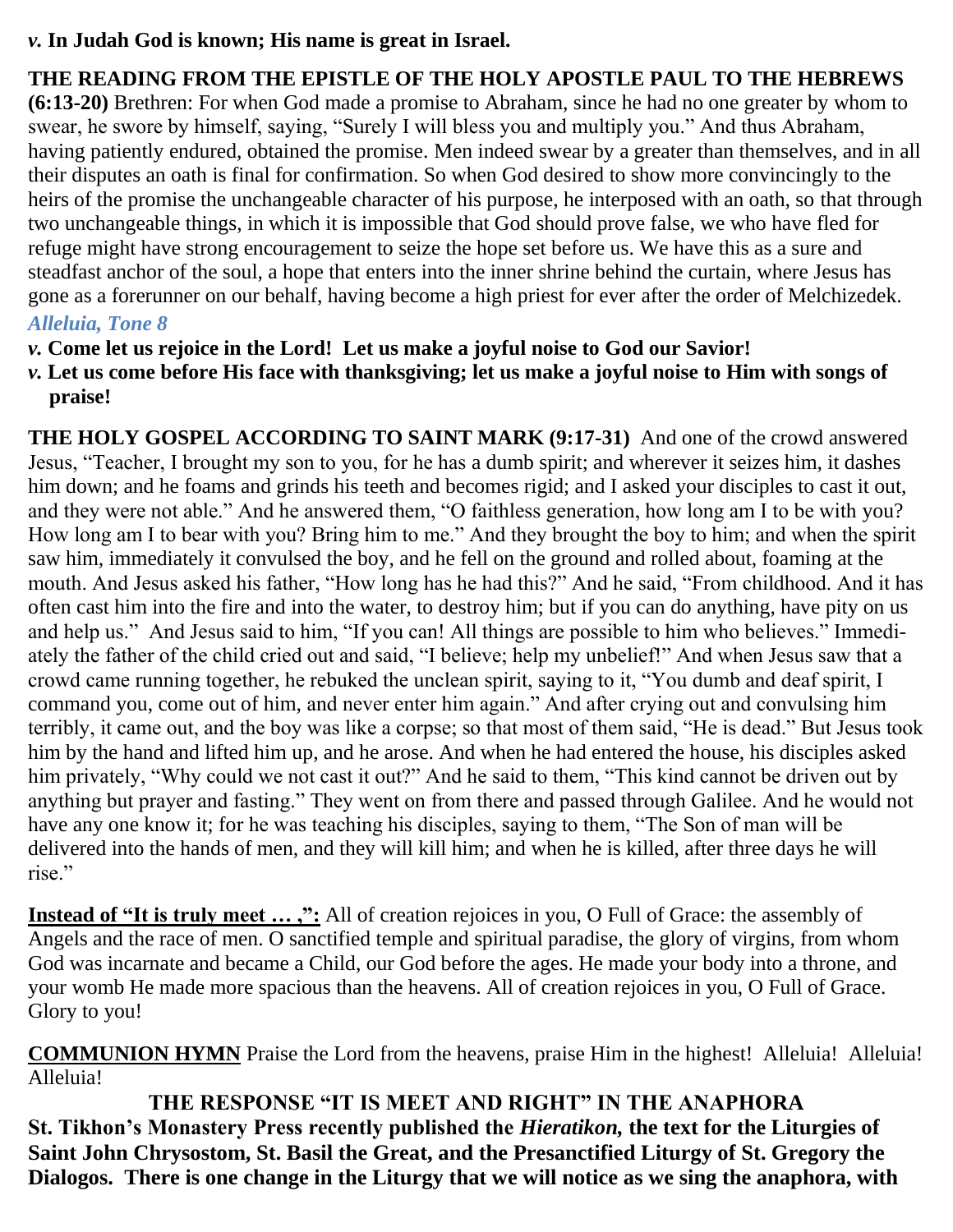**the blessing of Archbishop Alexander. Below is the rationale for the change from the booklet accompanying the** *Hieratikon.* **"It is meet and right [to worship…] We have put the words "to worship the Father and the Son and the Holy Spirit…" in square brackets to indicate that they are a later interpolation. Though a well-established part of Slavic liturgical practice, they obscure the sequence of thought in this dialogue. In the original reading, the singers' and the people's short response "It is meet and right" affirms the priest's bidding to "give thanks unto the Lord." Thus, as St. John Chrysostom explains, when "they assent that 'it is meet and right so to do,' then he (the priest) begins the thanksgiving." (Homily 18 on Second Corinthians) And the priest does so in words that echo and amplify the people's response: "It is meet and right to hymn You, to bless You…"** *Hieratikon, Notes on the Text* **by Hieromonk Herman with contributions from Vitaly Permiakov**

**The anaphora is one prayer, said alternatively by the priest and the people and that unity must be kept. The additional text ("to worship the Father and the Son and the Holy Spirit…") was made to give the priest extra time to say the beginning of the prayer quietly. Now that most priests say this prayer aloud, it is best removed. At St. Nicholas we will sing these few words "It is meet and right" (three in Greek) quickly so the priest can immediately continue and amplify that response with the prayer "It is meet and right to hymn You, to bless You…"**

March 18, 2018

ઓફ્રેન ઓફ્રેન ઓફ્રેન એફ્રેન ઓફ્રેન ઓફ્રેન ઓફ્રેન ઓફ્રેન એફ્રેન એફ્રેન એફ્રેન એફ્રેન એફ્રેન એફ્રેન

| <b>CANDLE INTENTIONS FOR THE HEALTH AND BLESSINGS OF</b>                         |                     |
|----------------------------------------------------------------------------------|---------------------|
| Brooke Elizabeth Houser & her parents                                            | The Gonsers         |
| Fr. Tom, Fr. Dimitri, Fr. Anthony, Aaron, Reggie, Allen, Deborah, JoAnn, Gloria, |                     |
| Luba, Kosta, Jimmy, Laurie, David, Helen, Anna, Walt, Zina, Vladimir,            |                     |
| Nicolai, Dorothy, Michael, Nicolai, Allison, Stojan, Mira, Bosa, Jeanette,       |                     |
| Christopher, Nicholas, Margaret, Joseph, Gladys, my family and friends           | Joe Tome            |
| Special Intention                                                                | Joe Tome            |
| Chris, Heather, Raegan, Jeremy, Teri, Hayden, Nadja, Sean & Auden                | Lucy Hogg           |
| Patsy & Eleni                                                                    | Alex & Mag          |
| Health & blessings Brooke Elizabeth born March 8 <sup>th</sup>                   | <b>Allison Bork</b> |

**CANDLE INTENTIONS FOR BLESSED REPOSE**

Peter Popoff & John Naum Alex & Magda Popoff

#### **ETERNAL LIGHT AT THE ALTAR**

Blessed Repose ~ Rosemary Vuckovich Helen Ethington



**WELCOME** to all our friends and visitors. Please join us in our fellowship hall following the veneration of the cross.

**COFFEE HOUR** Volunteers are needed to help serve coffee and bagels for the rest of the month of March. Please see the sign-up sheet outside of the kitchen. Call or email the parish office as well as signing up, if you'd like to sponsor the bagels and/or coffee.

Lucy Hogg Alex & Magda Popoff Allison Borkovich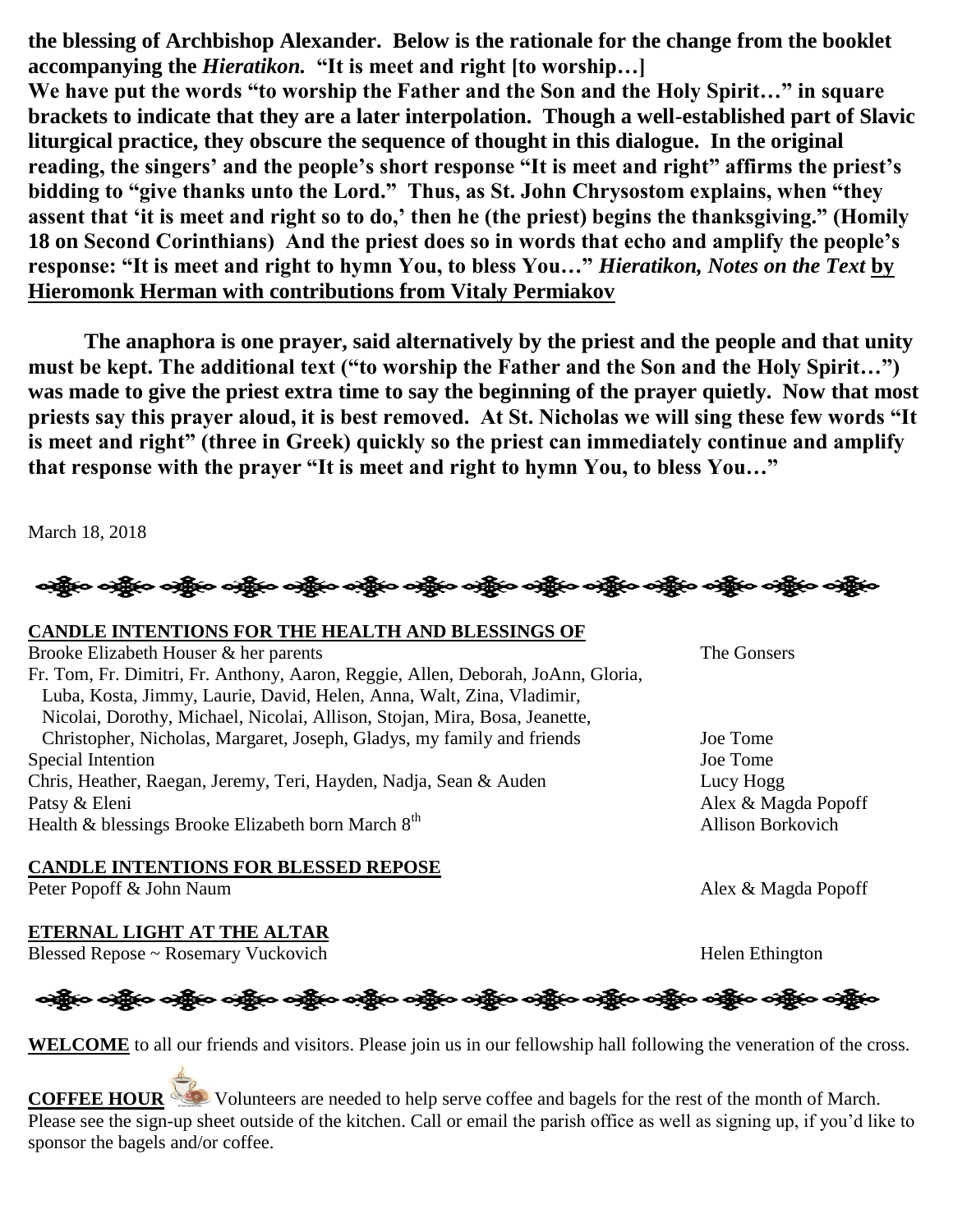#### **OUR CHARITY MINISTRIES**

**HOPE IN A BOX** is collecting Baby Items, Wipes & Formula for the month of March. Place the items in the blue box in the hall. Catholic Charities Community Closet will distribute the items.

**FOOD DRIVE** Place non-perishable food items in the other blue box in the hall

**FLOWERS & SPECIAL ITEMS** for Holy Week, Great Friday & Pascha are now available for sponsorship. Donations can be given in honor of or in memory of someone  $\&$  it will be published at a later date. Forms are in the Narthex. Please turn them into the office (you can slip it under the office door ;).

**MEMORY ETERNAL – CHRIST IS RISEN!** Nicholas Maxim, husband of Constance Maxim, fell asleep in the Lord on Monday, March 12 and was buried from church on March 14. May God grant him rest among the saints!

**MANY YEARS!** Stephanie and Kraig Houser welcomed their daughter, Brooke Elizabeth on Thursday, March 8. Grandparents are Dave and Marla Houser and great-grandmother Allison Borkovich.

**ST. GEORGE PRESCHOOL & CHILDCARE** Pre-Open House March 22, 2018 6-8 pm. If you are looking for a safe, nurturing, and fun learning environment for your child within a Christian setting this is where you need to be! We encourage all to stop in, tour our center and meet our Program Director and team! We are located at: 5191 Lennon Rd Flint, MI 48507. The contact information is 810-732-1500, [stgeorgeschool17@gmail.com](mailto:stgeorgeschool17@gmail.com) or saintgeorgeflint.org/preschool.html

They will provide developmentally appropriate programs focusing on each child's growth and needs in the following areas:  $\varpi$  Spiritual  $\varpi$  Social and Emotional  $\varpi$  Physical  $\varpi$  Language and Cognitive  $\varpi$  Literacy  $\varpi$  Mathematics  $\varpi$  Science and Technology  $\varpi$  Arts  $\varpi$  Social Studies.

#### **Weekly Schedule: THE FIFTH WEEK OF LENT**

#### **Monday, March 19**

| Compline at St. George<br>$6:30 \text{ pm}$ |
|---------------------------------------------|
|---------------------------------------------|

**Tuesday, March 20 Father Matthew in Toledo**

#### **Wednesday, March 21**

| $10 \text{ am}$ | Lenten Hours                                                 |
|-----------------|--------------------------------------------------------------|
|                 | No Adult Education                                           |
| 6 pm            | <b>Presanctified followed by Lenten potluck.</b>             |
|                 | <b>Fast from after your lunch to receive Holy Communion.</b> |
|                 | Please bring a Lenten dish to share.                         |

**At potluck, Rebekah Hildreth Humphreys will give a presentation on her recent trip to the Holy Land. Please invite friends and neighbors!**